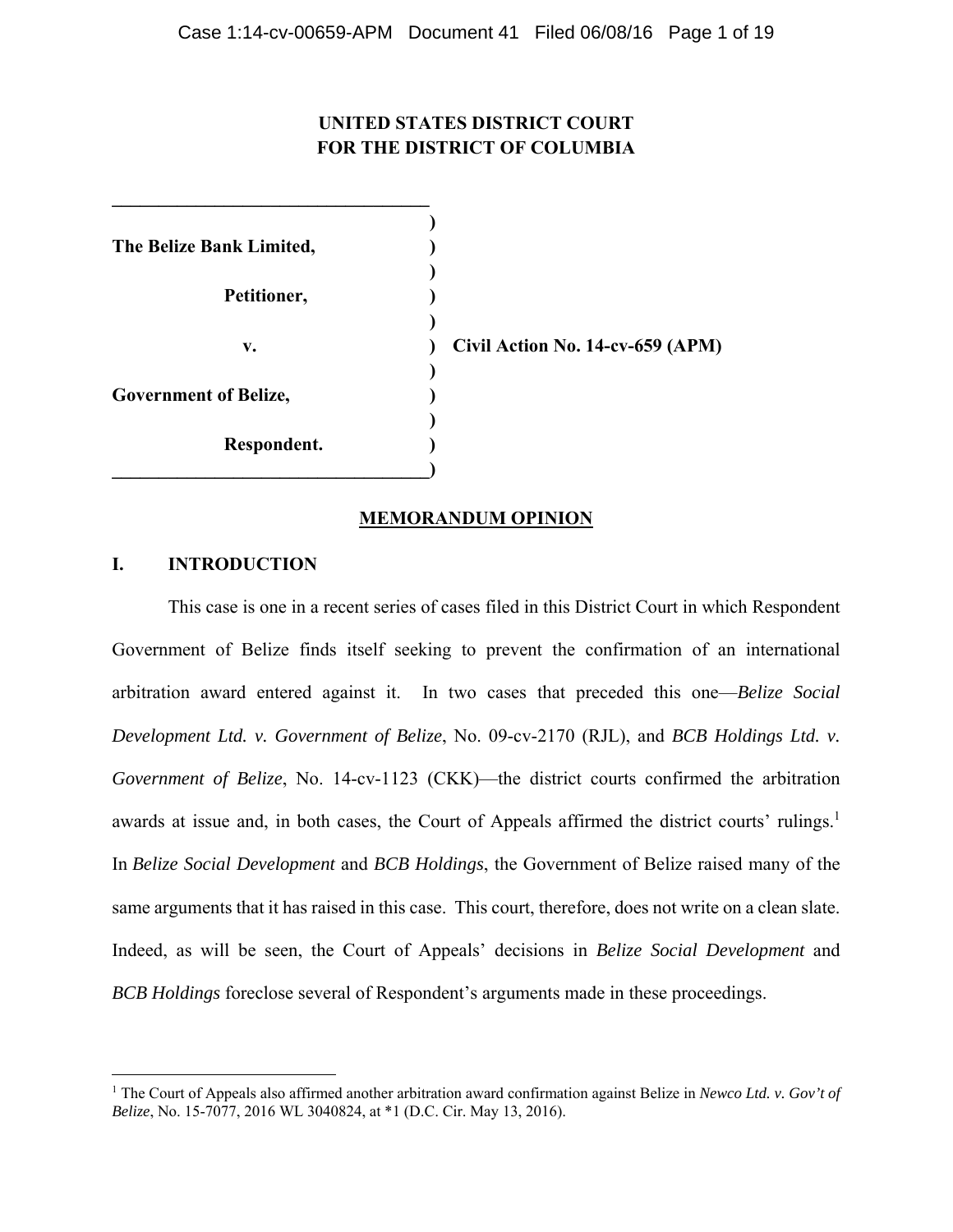#### Case 1:14-cv-00659-APM Document 41 Filed 06/08/16 Page 2 of 19

Petitioner The Belize Bank Limited ("Bank") brings this action against Respondent Government of Belize ("Belize") to enforce a 2013 arbitration award issued by the London Court of International Arbitration in London, England. The Bank was awarded BZ\$36,895,509.46<sup>2</sup> plus interest and now seeks to confirm the award under the Federal Arbitration Act, 9 U.S.C. § 201, *et seq.*, which codifies the Convention on the Recognition and Enforcement of Foreign Arbitral Awards.

For the reasons below, the Bank's Petition to Confirm the Foreign Arbitration Award will be granted and Belize's Motion to Dismiss the Petition will be denied.

## **II. BACKGROUND**

#### **A. Factual Background**

From 2001 to 2004, the Bank entered into various loan agreements with Universal Health Services Company Limited, a health services provider in Belize. Pet. to Confirm Foreign Arbitration Award, ECF No. 1 [hereinafter Pet.], ¶ 14. In December 2004, Said Musa, Belize's then-Prime Minister and Minister of Finance, signed a "Guarantee and Postponement of Claim Agreement" ("Guarantee") on the behalf of Belize, which purported to guarantee payment to the Bank of all debts and liabilities owed to the Bank by Universal Health Services. Resp't's Prelim. Resp. to Pet., ECF No. 13 [hereinafter Resp.], at 3.

In early 2007, it became apparent to the Bank that Universal Health Services would be unable to service its debt to the Bank. Pet. ¶ 15. When Belize declined to satisfy the debt under the Guarantee, Belize entered into a Settlement Deed with the Bank in March 2007 to discharge its liability under the Guarantee. *Id.* ¶ 16.Integrated into the Settlement Deed was a Loan Note that obligated Belize to pay the Bank a total of BZ\$33,545,820, with interest accruing daily and

 $\overline{\phantom{0}}$ 

<sup>&</sup>lt;sup>2</sup> "BZ\$" signifies Belizean dollars.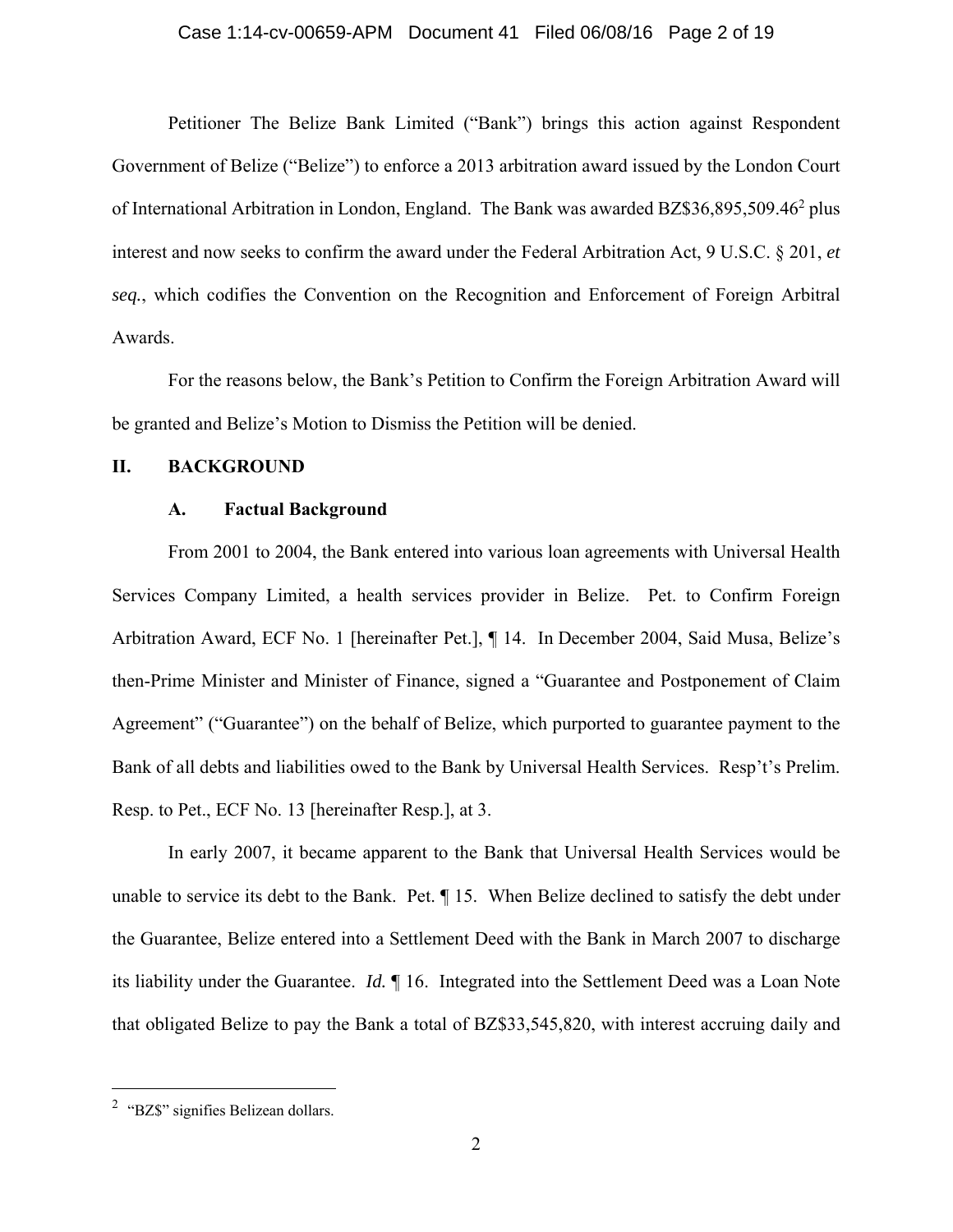#### Case 1:14-cv-00659-APM Document 41 Filed 06/08/16 Page 3 of 19

compounded monthly on demand or in any event no later than September 23, 2007. *Id. ¶* 17. Belize, however, failed to pay the Bank the first monthly interest payment, which was due on April 23, 2007. *Id.* ¶ 20. On May 9, 2007, the Bank notified Belize that it was in default on the Loan Note and invoked a provision accelerating the full amount of the principal together with all accrued interest. *Id.* Belize did not respond to the demand or make any payment. *Id.* 

The Bank then invoked a dispute resolution clause contained in the Settlement Deed, requiring the parties to arbitrate any disputes in London, England, under the Rules of the London Court of International Arbitration ("LCIA"). *Id.* ¶¶ 18, 22. The Bank commenced arbitration proceedings under the LCIA Rules in May 2007, seeking, among other things, a declaration that the Settlement Deed and Loan Note were valid and payment of the sums due under the Loan Note. *Id.*  $\sqrt{q}$  22. Belize did not, however, participate in the arbitration. *Id.*  $\sqrt{q}$  23. In July 2007, the arbitral tribunal rendered a Partial Award on Jurisdiction, holding that it had jurisdiction over the dispute. *Id.* ¶ 25. Following the Partial Award, in January 2008, the Bank and Belize entered into a settlement agreement ("2008 Settlement Agreement") that terminated the arbitration proceedings before entry of a Final Award. *Id.* ¶ 26.

In February 2008, following elections, the government of Belize changed. *Id.* ¶ 27. The new government sought to invalidate the 2008 Settlement Agreement through litigation in the Belizean courts. *Id.* ¶¶ 27-28. The Bank, however, succeeded in obtaining an order from the Belizean Supreme Court—a trial level court—that stayed the local litigation in favor of arbitration proceedings. *Id.* ¶ 32.Deeming the litigation to be a violation of the 2008 Settlement Agreement, the Bank re-initiated arbitration under the LCIA Rules on July 9, 2008. *Id.* ¶ 33. In the 2008 Arbitration, the Bank sought a declaration that the 2008 Settlement Agreement was valid and payment of the amounts owed under that Agreement. *Id.* Alternatively, the Bank asserted that, if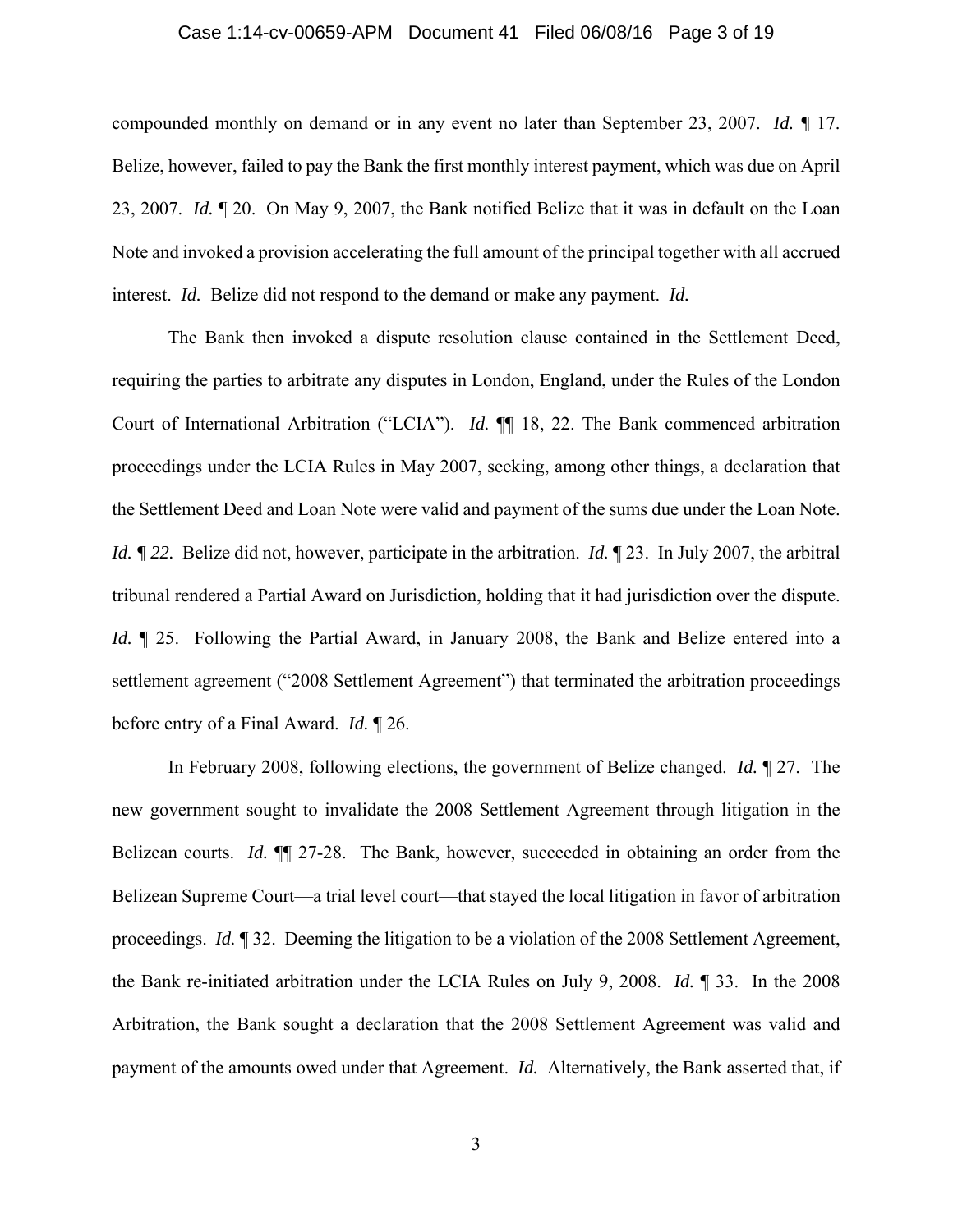#### Case 1:14-cv-00659-APM Document 41 Filed 06/08/16 Page 4 of 19

the 2008 Settlement Agreement was not valid, the Bank was entitled to collect damages based on Belize's breach of the Loan Note attached to the Settlement Deed. *Id.* 

Again, Belize did not initially participate in the 2008 Arbitration. *Id.* ¶ 34. The LCIA appointed the same arbitral tribunal that presided in the prior proceedings. *Id.* The panel issued the First Partial Award on August 4, 2009, holding that the panel "had jurisdiction over the Bank's claims arising out of the 2008 Settlement Agreement. . . . [but] that part of the 2008 Settlement Agreement was void." *Id.* ¶ 36. The tribunal reserved for later consideration all other issues, including the Bank's alternative claims under the Settlement Deed and Loan Note. *Id.* 

Following a two-year stay to allow for the conclusion of new litigation filed in the Belizean courts, the second phase of the 2008 Arbitration began in late 2011. *Id.* ¶ 41. Belize elected to participate in that phase of the proceedings. *Id.* Belize soon thereafter made various challenges to the composition of the arbitral panel, which the LCIA denied. *Id.* ¶¶ 42-45. Belize then withdrew from the 2008 Arbitration. *Id.* ¶ 46.

On January 15, 2013, the arbitral tribunal entered a Final Arbitration Award in favor of the Bank. *Id.* **¶** 47. The panel found that the Loan Note was valid and enforceable and that Belize had breached it. *Id.* It ordered Belize to pay the Bank the sum of BZ\$36,895,509.46, plus interest at 17%, compounded on a monthly basis from September 8, 2012, until the date of payment. *Id.*  Belize refused the Bank's demand for payment in the full amount of the Final Award. *Id.* ¶ 48.

#### **B. Procedural History**

On April 18, 2014, the Bank filed in this court a Petition to Confirm Foreign Arbitration Award and to Enter Judgment. *See generally* Pet. Belize moved to dismiss the Petition, *see generally* Mem. of P. & A. in Supp. of Resp't's Mot. to Dismiss, ECF No. 12-1 [hereinafter Mot.

4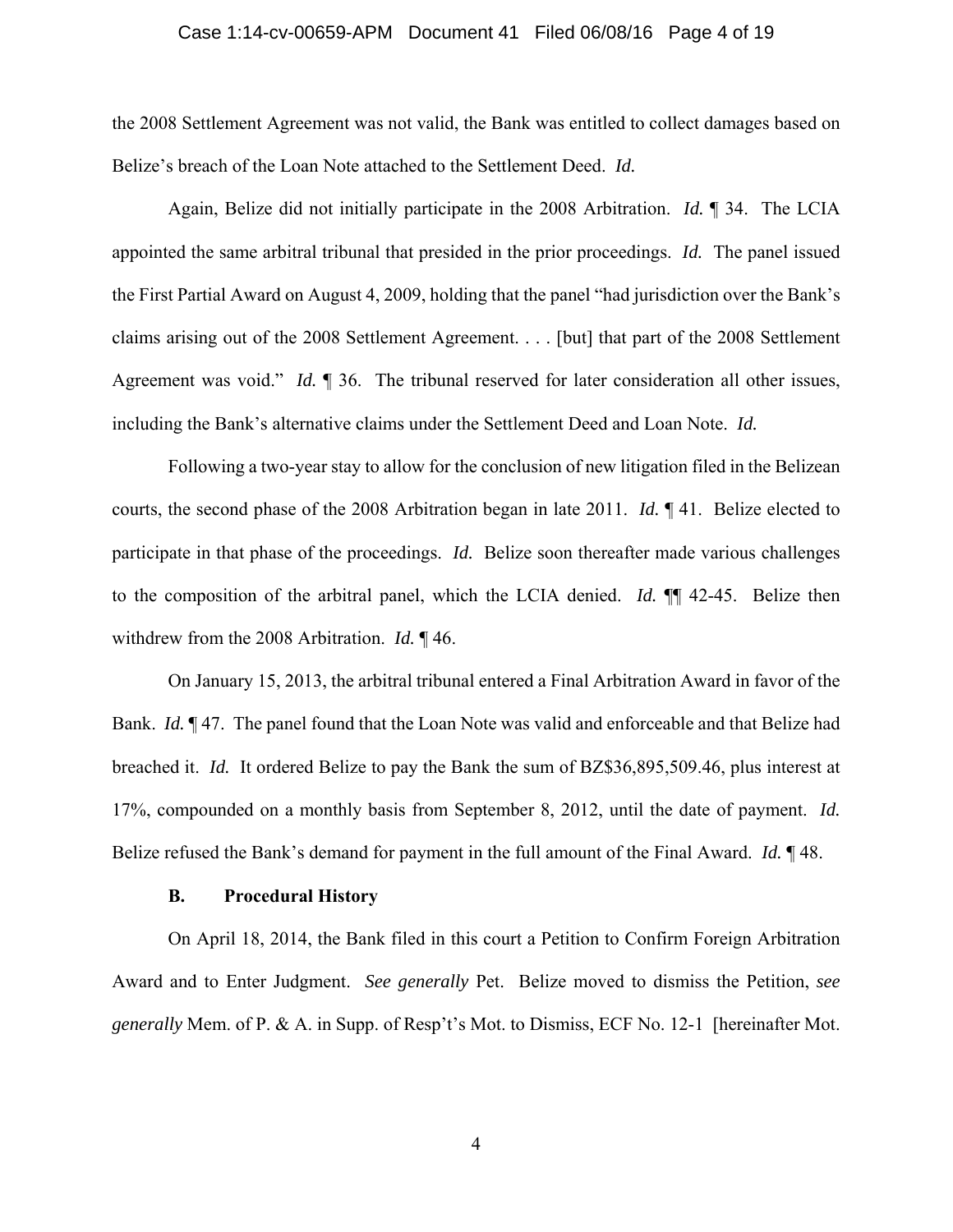# Case 1:14-cv-00659-APM Document 41 Filed 06/08/16 Page 5 of 19

to Dismiss], and filed a Preliminary Response to the Petition, *see generally* Resp. The Petition and the Motion to Dismiss are now ripe for consideration.

# **III. DISCUSSION**

# **A. Belize's Motion to Dismiss**

 Belize advances a host of arguments for dismissal of the Bank's confirmation petition. They are as follows: (1) the court lacks subject matter jurisdiction because Belize has foreign sovereign immunity under the Foreign Sovereign Immunities Act ("FSIA"); (2) dismissal is appropriate under the doctrine of *forum non conveniens*; (3) the court lacks personal jurisdiction over Belize; and (4) dismissal is warranted on grounds of international comity. The court considers each of these arguments in turn.

# 1. Subject Matter Jurisdiction

Our Court of Appeals recently has explained that:

Where jurisdiction is sought over a foreign sovereign for the enforcement of an arbitral award, we have held two conditions must be satisfied: "First, there must be a basis upon which a court in the United States may enforce a foreign arbitral award; and second, [the foreign sovereign] must not enjoy sovereign immunity from such an enforcement action."

*Diag Human, S.E. v. Czech Republic–Ministry of Health*, No. 14-7142, 2016 WL 3064507, at \*2 (D.C. Cir. May 31, 2016) (quoting *Creighton Ltd. v. Gov't of the State of Qatar*, 181 F.3d 118, 121 (D.C. Cir. 1999)). As the Court of Appeals did in *Diag Human*, this court will review those conditions in reverse order.

# a. Sovereign immunity

 "The Foreign Sovereign Immunities Act 'provides the sole basis for obtaining jurisdiction over a foreign state in the courts of this country.'" *Id.* at \*3 (quoting *Argentine Republic v. Amerada Hess Shipping Co.*, 488 U.S. 428, 443 (1988)). The Act bars federal and state courts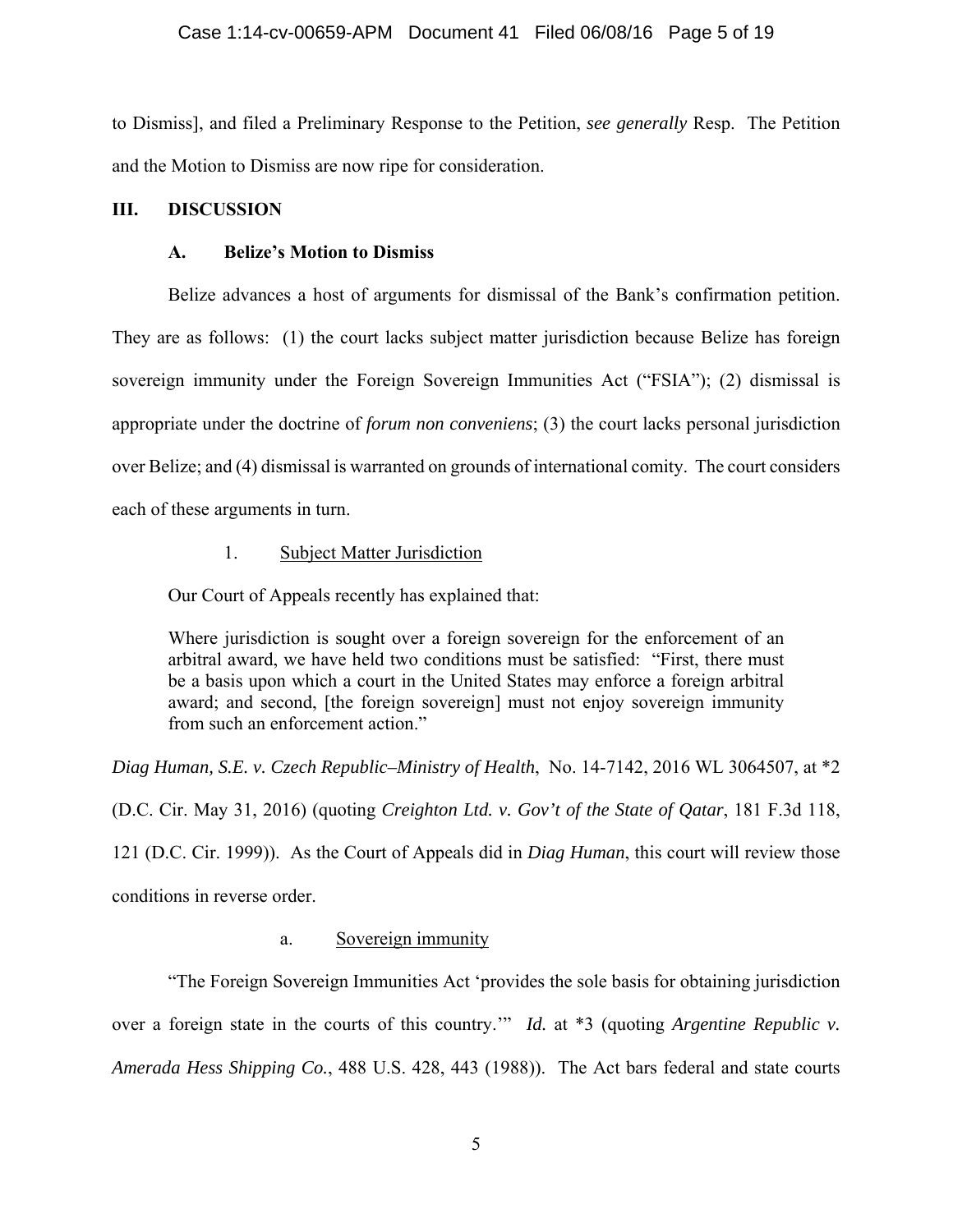#### Case 1:14-cv-00659-APM Document 41 Filed 06/08/16 Page 6 of 19

from exercising subject matter jurisdiction when a foreign state is entitled to immunity, but confers jurisdiction upon federal district courts to hear suits when a foreign state is not. *Id.* 

In this case, the Bank argues that Belize is not entitled to sovereign immunity on two grounds. First, the Bank asserts that Belize explicitly waived immunity in Clause 9.5 of the Settlement Deed, *see* 28 U.S.C. § 1605(a)(1). Mem. of P. & A. in Supp. of Pet. to Confirm Arbitration Award, ECF No. 1-1 [hereinafter Pet. Mem.], at 10. Second, the Bank contends that the arbitration exception applies, 28 U.S.C. § 1605(a)(6). *Id.* at 11. Belize counters that neither exception is applicable, for one main reason: the former Prime Minister lacked actual authority to execute the agreements at the center of the parties' dispute, "including the Settlement Deed that contained the arbitration clause." Mot. to Dismiss at 11.

The parties spend significant time debating the importance and purported binding effect of foreign court decisions that address the former Prime Minister's authority to enter into the underlying agreements. *See* Mot. to Dismiss at 13-14; Belize's Suppl. Br., ECF No. 30; Bank's Supp. Br., ECF No. 31. But those foreign decisions are of no consequence—and thus have no binding effect—in light of the Court of Appeals' decision in *Belize Social Development Ltd. v. Gov't of Belize*, 794 F.3d 99, 102-03 (D.C. Cir. 2015).<sup>3</sup>

Like here, Belize argued in *Belize Social Development* that the FSIA's arbitration exception did not apply because the former Prime Minister lacked the actual authority to enter into the underlying agreement that led to the parties' dispute and arbitration. *Id.* at 102. The Court of Appeals, however, rejected that argument on the ground that the arbitration clause was severable

i<br>Li

<sup>&</sup>lt;sup>3</sup> In any event, it is doubtful that these foreign court decisions would have any preclusive effect on the question whether this court should confirm the arbitration award. *See Belize Social Dev. Ltd. v. Gov't of Belize*, 668 F.3d 724, 730 (D.C. Cir. 2012) (vacating district court's stay "[b]ecause the pending action in Belize has no preclusive effect on the district court's disposition of the petition to enforce pursuant to the [Federal Arbitration Act] and the New York Convention"); *see also BCB Holdings, Ltd. v. Gov't of Belize*, 110 F. Supp. 3d 233, 246 (D.D.C. 2015).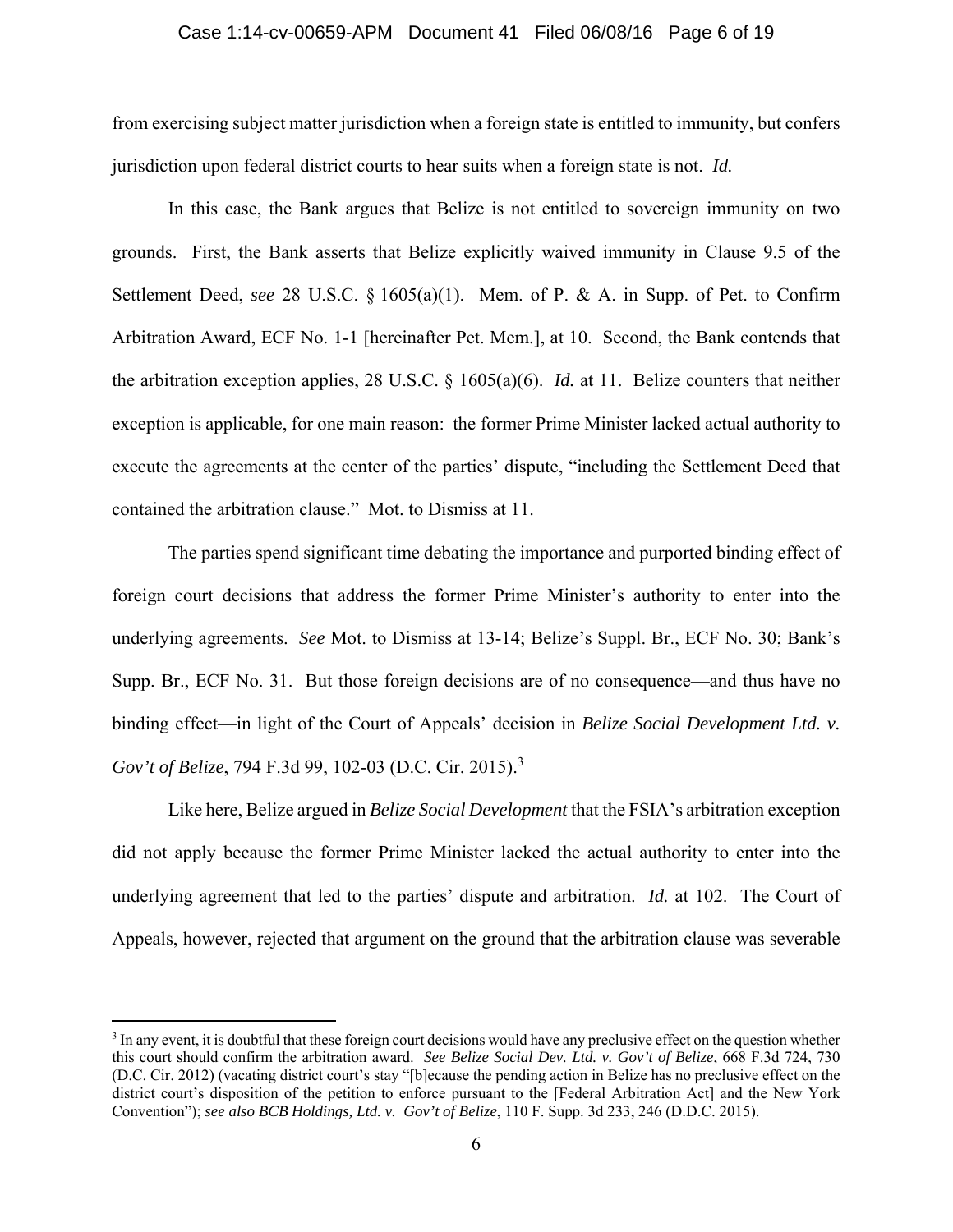#### Case 1:14-cv-00659-APM Document 41 Filed 06/08/16 Page 7 of 19

from the underlying agreement and that Belize had offered no evidence that the former Prime Minister lacked the authority to enter the agreement to arbitrate. *Id.* As the Court of Appeals put it: "Belize must show that the Prime Minister lacked authority to enter into the arbitration agreement. This Belize has failed to do." *Id*.So it is here. As in *Belize Social Development*, in this matter Belize has "present[ed] nothing beyond its bare allegation in support of its argument that the Prime Minister lacked authority to enter the a*greement to arbitrate*." *Id.* at 103 (emphasis added).Belize takes issue with the Court of Appeals' holding in *Belize Social Development*, *see*  Resp. of Gov't of Belize, ECF No. 36, but this court of course is not free to ignore it. Accordingly, binding precedent compels the conclusion that the FSIA's arbitration exception applies in this case; therefore, Belize does not enjoy sovereign immunity from this enforcement action.

## b. Basis for federal court enforcement

There also exists a basis for this court to enforce the arbitral award—namely, the Federal Arbitration Act, 9 U.S.C. § 201, *et seq.*, which, among other things, codifies the United Nations Convention on the Recognition and Enforcement of Foreign Arbitral Awards, also known as the New York Convention. Our Court of Appeals has held on more than one occasion that the New York Convention, as codified by the Federal Arbitration Act, *id.* § 202, grants federal courts jurisdiction to confirm international arbitral awards that arise from a "commercial" transaction, such as the one at issue in this case. *See Diag Human*, 2016 WL 3064507, at \*5 ("We have already established that the New York Convention, as codified by the United States, grants federal courts jurisdiction over arbitration disputes that fall within its ambit."); *Belize Social Dev.*, 794 F.3d at 104 ("We thus conclude that the Accommodation Agreement is commercial and is governed by the New York Convention."); *Creighton Ltd.*, 181 F.3d at 123 ("[T]he New York Convention 'is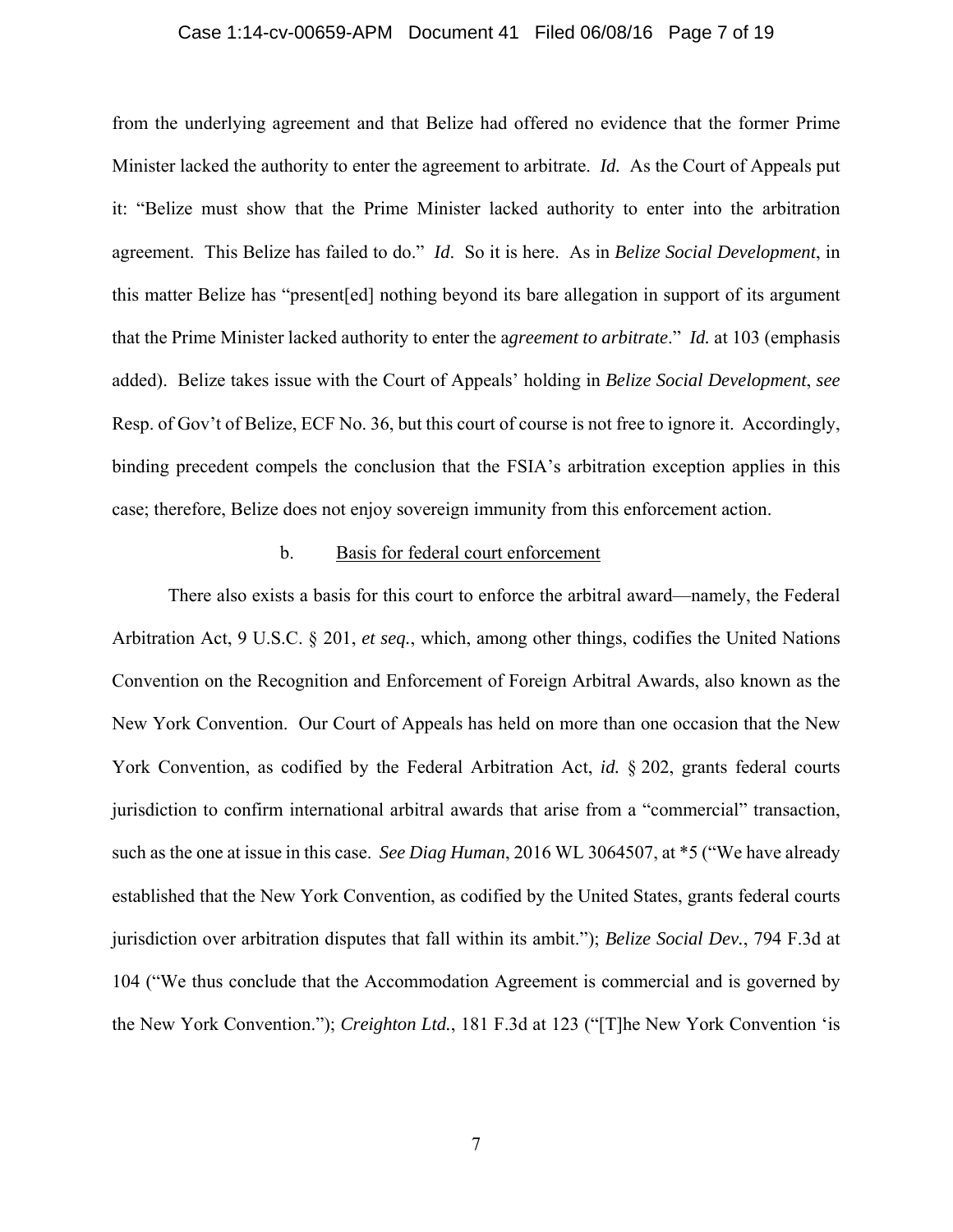#### Case 1:14-cv-00659-APM Document 41 Filed 06/08/16 Page 8 of 19

exactly the sort of treaty Congress intended to include in the arbitration exception.'") (quoting *Cargill Int'l S.A. v. M/T Pavel Dybenko*, 991 F.2d 1012, 1018 (2d Cir. 1993)).

Belize offers two arguments for why the New York Convention does not provide a basis to enforce the arbitral award. First, it contends that the Convention does not apply "because Belize has not ratified it." Mot. to Dismiss at 19. But that argument is squarely foreclosed by an earlier Court of Appeals opinion in the *Belize Social Development* case. *See Belize Social Dev. Ltd.*, 668 F.3d at 730 n.3. In that decision, the Court of Appeals stated: "The fact that Belize is not a party to the New York Convention is irrelevant. If the place of the award is 'in the territory of a party to the Convention, all other Convention states are required to recognize and enforce the award, regardless of the citizenship or domicile of the parties to the arbitration.'" *Id.* (quoting *Creighton*, 181 F.3d at 121). There, as here, the award was rendered in London. *See id.* Because both England and the United States are parties to the New York Convention, the United States courts must recognize and enforce the award against Belize. *See id.*

Second, Belize contends that the New York Convention does not apply, because it is not a "person" as that term is used in Article I(1) of the Convention. Mot. to Dismiss at 20. Article I(1) provides that "this Convention shall apply to the recognition and enforcement of arbitral awards made in the territory of a State other than the State where the recognition and enforcement of such awards are sought, and arising out of differences *between persons*, whether physical or legal." Convention on the Recognition and Enforcement of Foreign Arbitral Awards, art. I(1), June 7, 1959, 21 U.S.T. 2517, 330 U.N.T.S. 38 (emphasis added). According to Belize, Article I(1) should be interpreted as excluding arbitration awards arising out of disputes involving foreign states. Belize, however, cites no case to support such a reading.<sup>4</sup> This court declines to adopt such a

 4 Belize does cite *Price v. Social People's Libyan Arab Jamahiriya*, 294 F.3d 82, 97 (D.C. Cir. 2002), for the proposition that the term "person" excludes foreign states, *see* Mot. to Dismiss at 20, but *Price* held that foreign states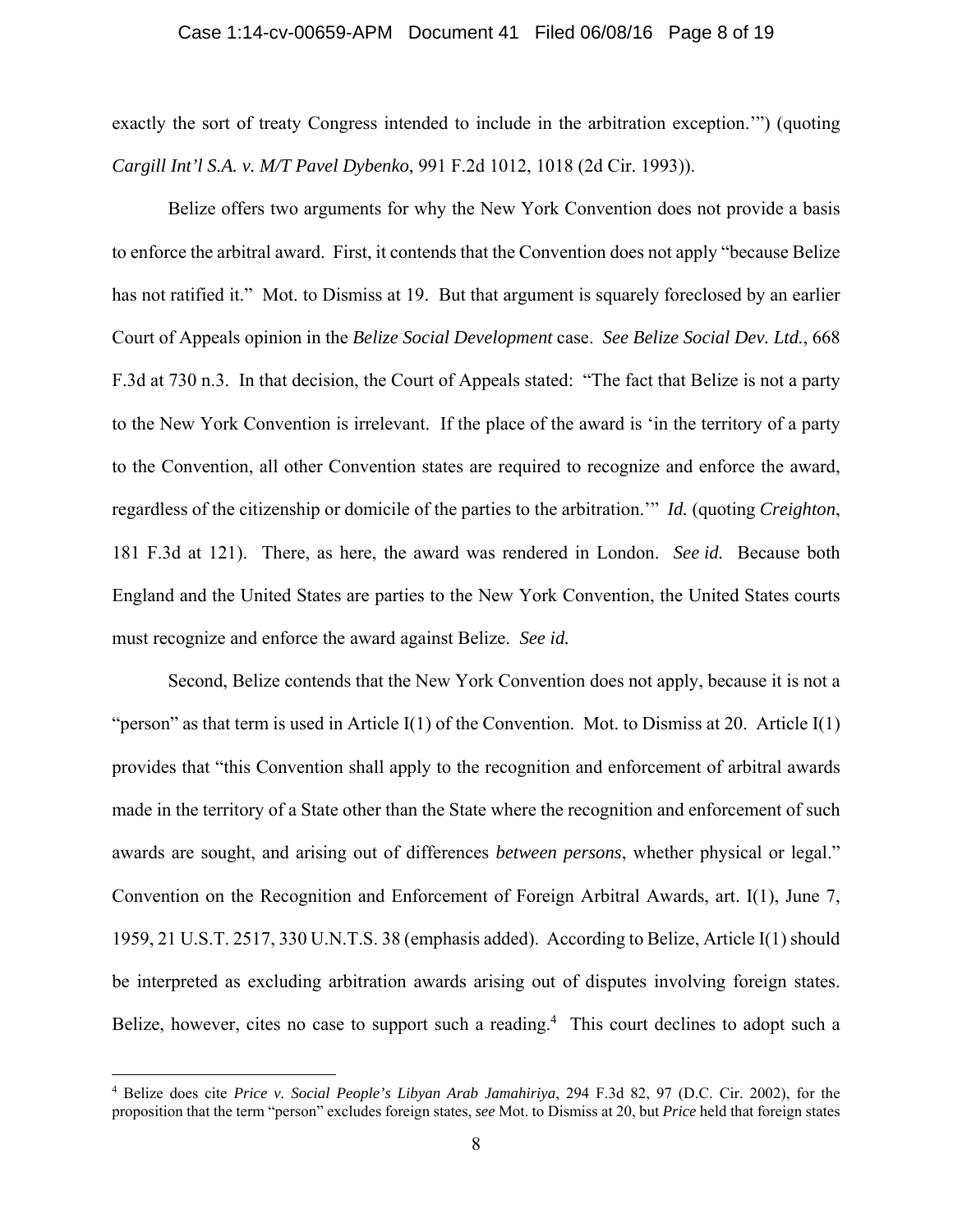#### Case 1:14-cv-00659-APM Document 41 Filed 06/08/16 Page 9 of 19

narrow construction of the New York Convention, especially when the Court of Appeals consistently has held that the Convention, as codified, provides a basis for federal courts to enforce arbitral awards between private entities and foreign states. *See supra*.

Accordingly, the court concludes that it has subject matter jurisdiction with respect to the Bank's petition for confirmation.

#### 2. *Forum Non Conveniens*

Next, Belize argues that the Bank's petition should be dismissed on *forum non conveniens* grounds, because "Belize is an adequate alternative forum, and the private and public factors also favor the Belizean forum." Mot. to Dismiss at 23. That argument, however, is foreclosed by the decisions in *Belize Social Development* and *BCB Holdings*. *See Belize Social Dev.*, 794 F.3d at 105 (affirming the district court's refusal to dismiss action based on *forum non conveniens*  grounds); *BCB Holdings Ltd. v. Gov't of Belize*, 2016 WL 3042521, at \*2 (D.C. Cir. May 13, 2016) (holding that Belize's *forum non conveniens* argument is "squarely foreclosed by our precedent") (citing *TMR Energy Ltd. v. State Property Fund of Ukraine*, 411 F.3d 296 (D.C. Cir. 2005)).

### 3. Personal Jurisdiction and International Comity

*Belize Social Development* likewise forecloses Belize's arguments that (1) the court lacks personal jurisdiction over it and (2) dismissal is warranted on international comity grounds, Mot. to Dismiss at 26-32. *See Belize Social Dev.*, 794 F.3d at 105 (affirming the district court's refusal to dismiss action based on lack of personal jurisdiction and on international comity grounds); s*ee also GSS Group Ltd. v. Nat'l Port Auth.*, 680 F.3d 805, 809 (D.C. Cir. 2012) (stating that "foreign sovereigns and their extensively-controlled instrumentalities are not 'persons' under the Fifth Amendment's Due process Clause—and thus have no right to assert a personal jurisdiction

i<br>Li

were not "persons" for purposes of the U.S. Constitution's Due Process Clause. That decision has little relevance to what the term "person" means under the New York Convention.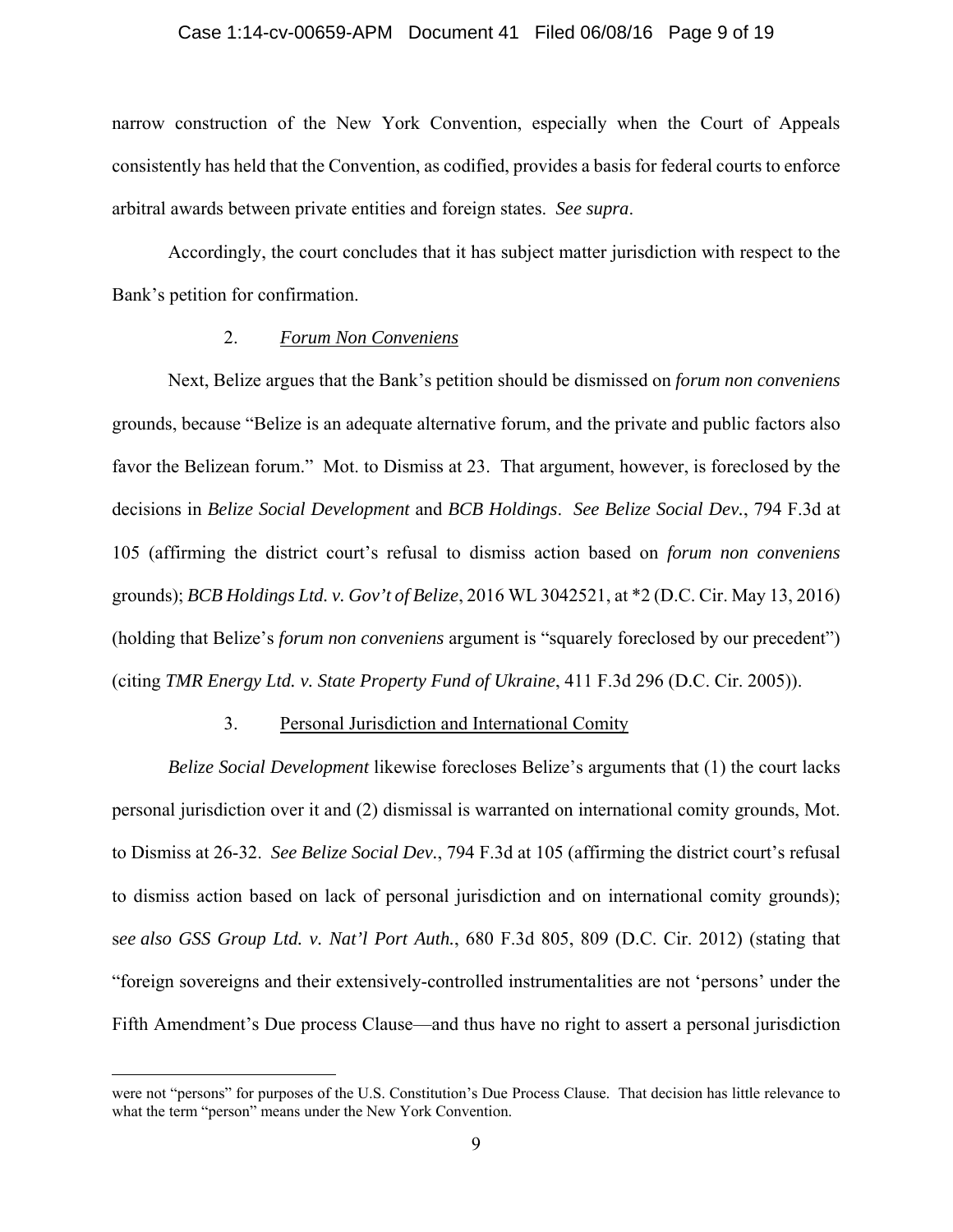defense.") (citations omitted); *cf. BCB Holdings*, 2016 WL 30242521, at \*2 (affirming district court's refusal to reject enforcement of the arbitral award on international comity grounds).

#### **B. Belize's Defenses under the New York Convention5**

 The court turns next to the grounds upon which Belize contends that the court should reject confirmation of the award under the New York Convention. A court "may refuse to enforce the award only on the grounds explicitly set forth in Article V of the Convention." *TermoRio S.A. E.S.P. v. Electranta S.P.*, 487 F.3d 928, 933 (D.C. Cir. 2007) (citation omitted); *see also* 9 U.S.C. § 207; *Yusuf Ahmed Alghanim & Sons, W.I.L. v. Toys "R" Us, Inc.*, 126 F.3d 15, 20 (2d Cir. 1997) ("There is now considerable case law holding that, in an action to confirm an award rendered in, or under the law of, a foreign jurisdiction, the grounds for relief enumerated in Article V of the Convention are the only grounds available for setting aside an arbitral award."). Because "the New York Convention provides only several narrow circumstances when a court may deny confirmation of an arbitral award, confirmation proceedings are generally summary in nature." *Int'l Trading and Indus. Inv. Co. v. DynCorp Aerospace Technology*, 763 F. Supp. 2d 12, 20 (D.D.C. 2011). "[T]he burden of establishing the requisite factual predicate to deny confirmation of an arbitral award rests with the party resisting confirmation*," id*. (internal quotation marks omitted) (quoting *Imperial Ethiopian Gov't v. Baruch–Foster Corp.*, 535 F.2d 334, 336 (5th Cir. 1976)), and "the showing required to avoid summary confirmation is high." *Id.* (internal quotation marks omitted) (quoting *Ottley v. Schwartzberg*, 819 F.2d 373, 376 (2d Cir. 1987)).

 Belize advances five grounds for rejecting the award: (1) the composition of the arbitral panel was not in accordance with the parties' agreement; (2) recognition of the award would be

i

<sup>5</sup> Given that arbitral award enforcement proceedings are to "take the form of summary procedure," *TermoRio S.A. E.S.P. v. Electranta S.P.*, 487 F.3d 928, 940 (D.C. Cir. 2007) (citation omitted), and given that the Court of Appeals' decisions in *Belize Social Development* and *BCB Holdings* have largely foreclosed Belize's jurisdictional arguments, the court declines Belize's request to allow an interlocutory appeal before proceeding to the merits.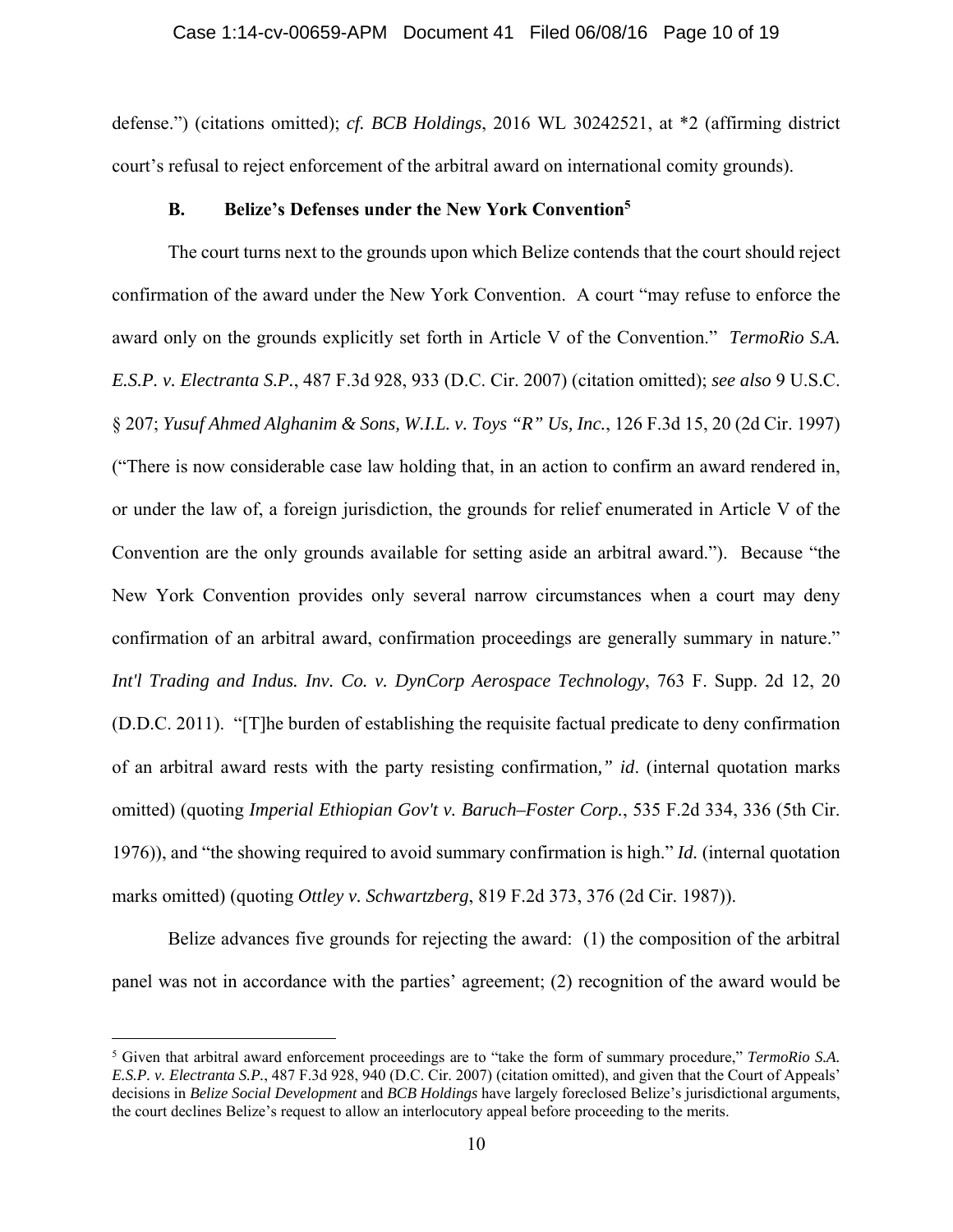#### Case 1:14-cv-00659-APM Document 41 Filed 06/08/16 Page 11 of 19

contrary to the public policy of the United States; (3) the arbitration did not meet the minimum requirements of due process; (4) the underlying agreements are invalid under the laws of Belize; and (5) Belize is not a party to the New York Convention. Only the first of these arguments requires any extended discussion.

# 1. Article V(1)(d) – Improperly Constituted Arbitrator Panel

Article V(1)(d) of the New York Convention allows a court to refuse recognition and enforcement of the award where "[t]he composition of the arbitral authority or the arbitral procedure was not in accordance with the agreement of the parties." art.  $V(1)(d)$ . Generally speaking, Belize contends that this court should not confirm the Final Award because the arbitral panel was not selected in accordance with the parties' agreement and the LCIA Rules. To understand that contention first requires a recitation of the relevant facts.

# a. Belize's challenges to the arbitral panel

In Clause 9 of the Settlement Agreement, Belize and the Bank agreed to arbitrate any disputes in London, England, under the LCIA Rules and incorporated those Rules by reference into the Agreement. Pet., Kimmelman Decl., Ex. C, ECF No. 1-5, ¶¶ 9.2, 9.4. The parties also agreed that the arbitral tribunal would consist of three arbitrators, "one appointed by each Party and the third appointed jointly by the two Parties' arbitrators." *Id.* ¶ 9.2. When the Bank first commenced arbitration proceedings in 2007, Belize declined to participate, including refusing to exercise its right to appoint an arbitrator. Pet., Kimmelman Decl., Ex. E, ECF No. 1-7, at 1-2. As permitted by its Rules, the LCIA appointed an arbitrator in Belize's stead, Zachary Douglas. *Id.* at 2. The Bank selected Hilary Heilbron. *Id.* Douglas and Heibron jointly nominated Toby Landau as chair of the tribunal. *Id.* at 3. Belize eventually joined the arbitration, but raised no objection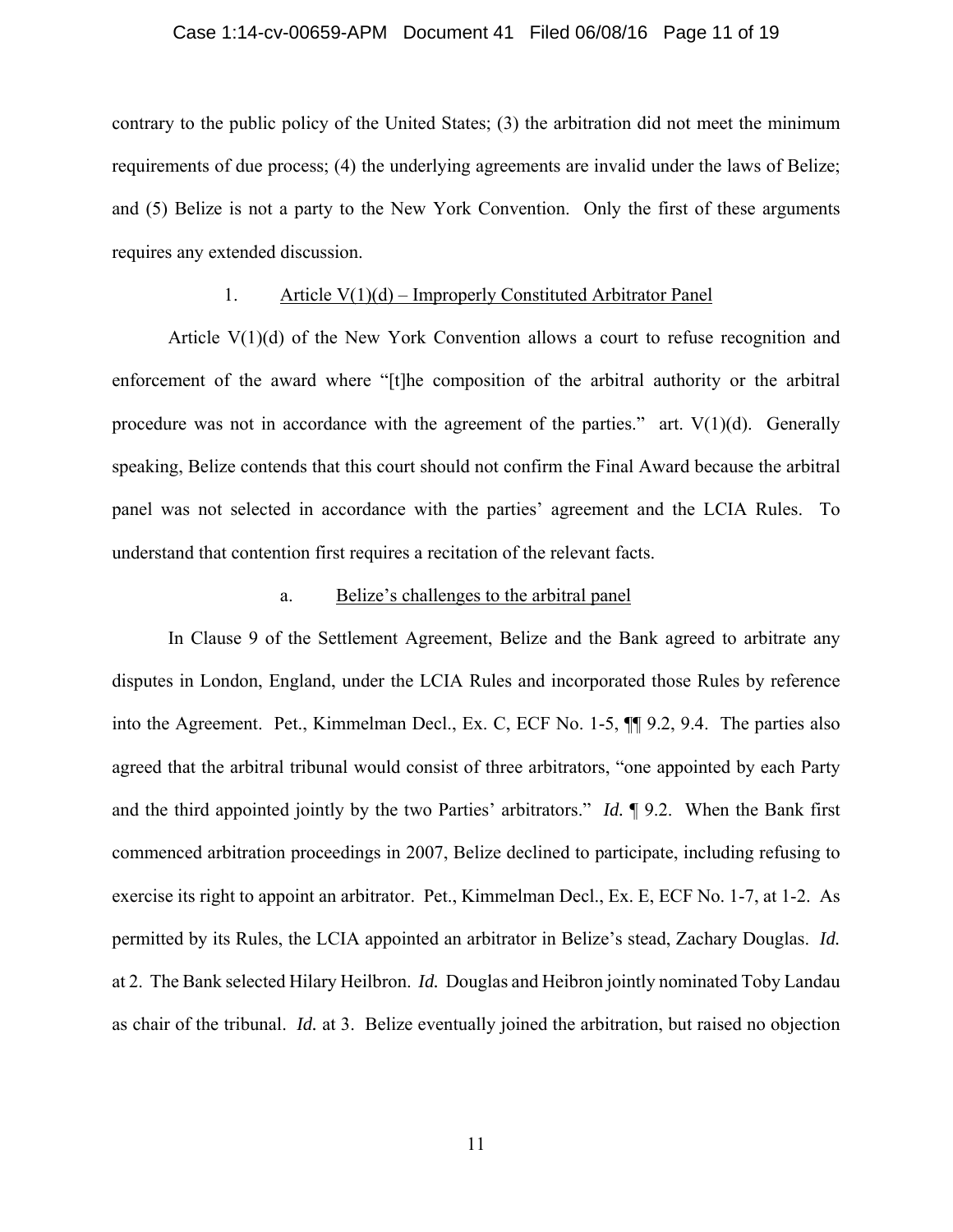#### Case 1:14-cv-00659-APM Document 41 Filed 06/08/16 Page 12 of 19

to Douglas' appointment. *Id.* at 2.The 2007 arbitration panel was discharged after Belize and the Bank reached a settlement, i.e., the 2008 Settlement Agreement. *Id.* 

The same trio again constituted the arbitral tribunal when the Bank re-initiated arbitration proceedings in 2008. *Id*. The Bank again nominated Heilbron, and Belize once more initially elected not to participate, including declining to appoint an arbitrator. Pet., Kimmelman Decl., Ex. B, ECF No. 1-4, at 11-12. As before, the LCIA appointed Douglas in Belize's stead, and Landau was nominated to be tribunal's chair. *Id.* at 12; *see also* Kimmelman Decl., Ex. E, at 2. The panel, as constituted, issued a First Partial Award on August 11, 2009. Kimmelman Decl., Ex. E, at 3.

Following a two-year long stay, the 2008 Arbitration moved to its second phase in December 2011. *Id.* This time, Belize elected to participate. *Id.* Soon thereafter, Toby Landau, the arbitral panel's chair, resigned in February 2012 because of a potential conflict of interest. *Id.*  Belize then asked for the entire panel to be reconstituted pursuant to the procedure set forth in the arbitration agreement. *Id.* at 4.The LCIA rejected the request, concluding that the remaining arbitrators—Heilbron and Douglas—would nominate a new chair. *Id.* LCIA appointed Yves Fortier, based on his selection by Heilbron and Douglas. *Id.* at 9.

In March 2012, Belize challenged the continued service of Douglas on the panel. *Id.* at 5. Belize asserted that Douglas was conflicted because he was a member of Matrix Chambers, a British barristers' chambers. Another member of Matrix Chambers had represented interests adverse to Belize in prior litigation and had represented one Lord Michael Ashcroft, whose interests included the Bank. *Id.* Belize demanded that Douglas make certain disclosures—it submitted a list of 30 questions for Douglas to answer—about Matrix Chambers' practices and representations. *Id.* at 5-8. Douglas responded that he was of aware of no circumstances that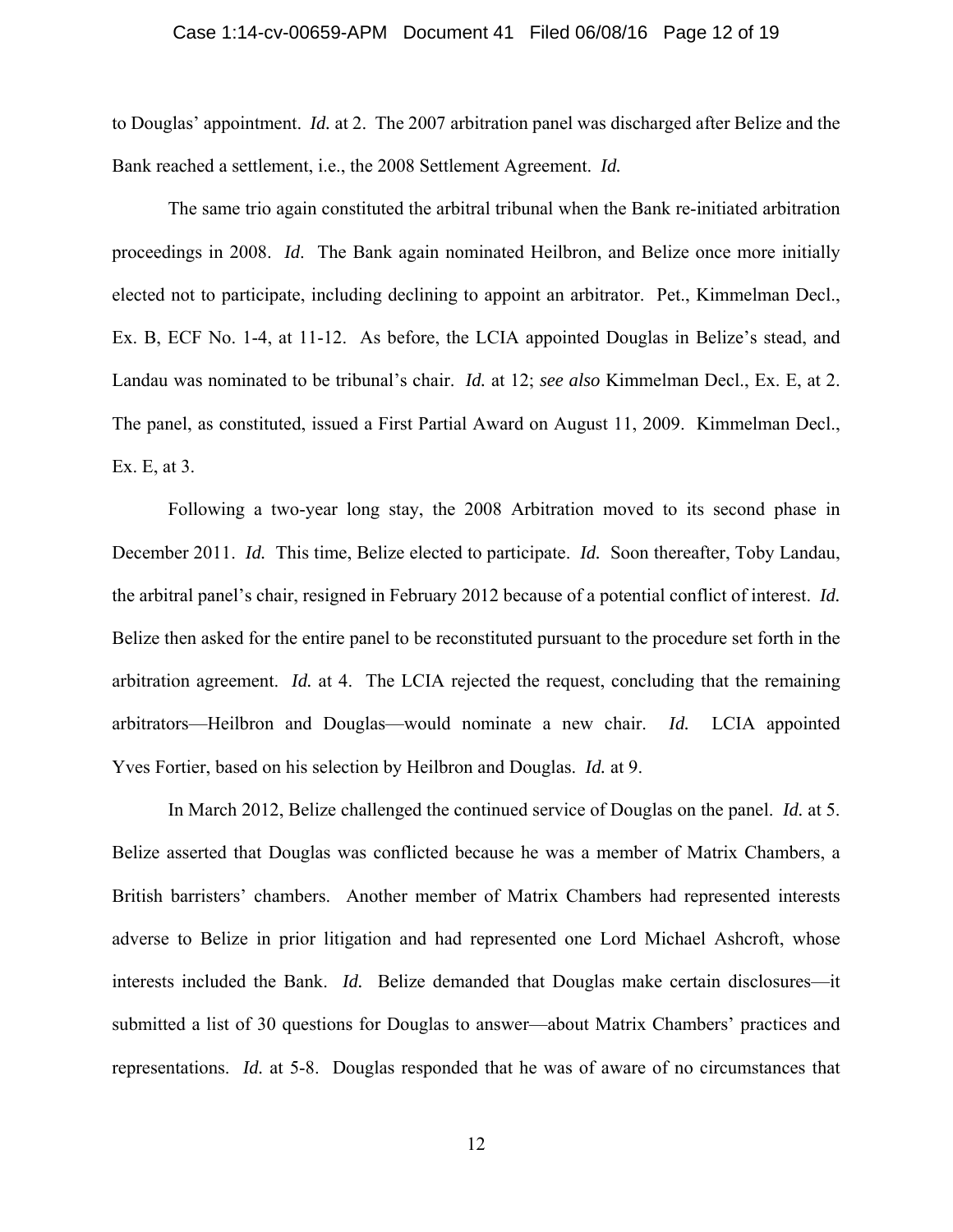#### Case 1:14-cv-00659-APM Document 41 Filed 06/08/16 Page 13 of 19

would call into question his impartiality or independence. *Id.* at 8. He further answered that he never inquired into the practices of any other Matrix Chambers members and was under no obligation to do so, as no "member of a barristers' chambers is obliged to provide details of his or her practice to another member of chambers" and "it would be a breach of a barrister's obligation of confidentiality to do so and would amount to professional misconduct." *Id.* Thereafter, Belize formally asked the LCIA again to reconstitute the panel and for Douglas' removal. *Id.* 

In April 2012, LCIA created a "Division" consisting of three members to decide Belize's challenges to the arbitral panel. *Id.* at 10. The Division rejected Belize's challenges. *Id.* at 18. As to Douglas' supposed conflict because of his membership in Matrix Chambers, the Division ruled that Douglas was not required to answer the Bank's requested disclosures about Matrix Chambers because, unlike United States' law firms, barristers within a British chambers operate as independent practitioners. *Id.* at 14-15. The Division also ruled that Douglas' membership in Matrix Chambers did not create an appearance of bias. *Id.* at 16-18. Finally, the Division concluded that the LCIA Rules did not require a wholesale reconstitution of the panel when Landau resigned, and that it was proper simply for the remaining arbitrators to select a new chair, which they did. *Id.* at 18-20.

## b. Belize's assertions under Article  $V(1)(d)$

Invoking Article V(1)(d) of the New York Convention, Belize argues that the Final Award should not be enforced, because (1) the arbitral tribunal was not constituted in accordance with the parties' agreement because Belize was not permitted to nominate its own "wing" arbitrator, (2) the LCIA incorrectly concluded that Douglas was not required to make disclosures about Matrix Chambers, (3) the LCIA improperly refused to disqualify Douglas based on the appearance of a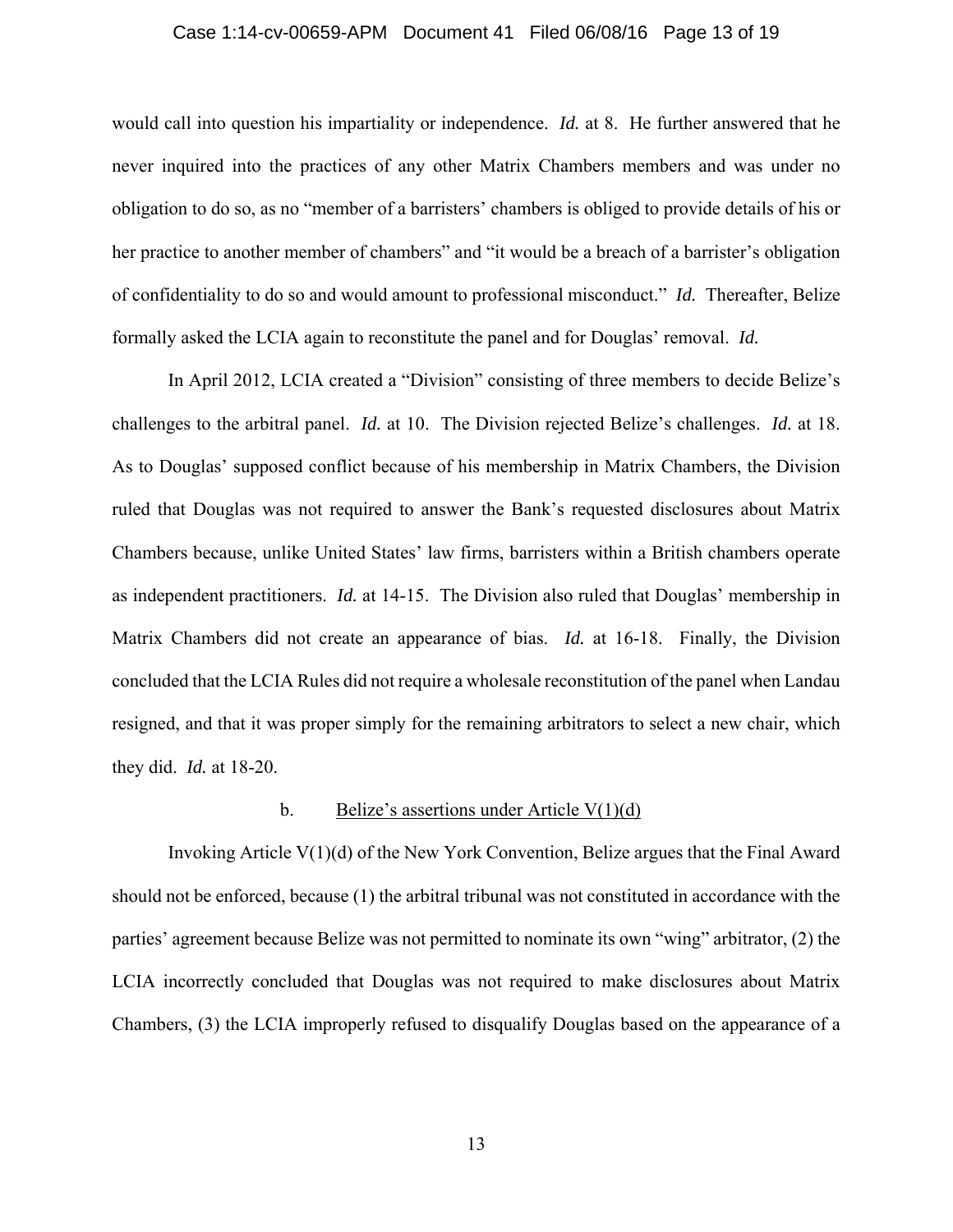#### Case 1:14-cv-00659-APM Document 41 Filed 06/08/16 Page 14 of 19

conflict of interest created by his membership in Matrix Chambers, and (4) the LCIA erroneously rejected Belize's demand to reconstitute the panel. Resp. at 28-32.

As discussed, given the strong public policy in favor of international arbitration, a party challenging an award under the New York Convention bears a heavy burden. *See Encyclopaedia Universalis S.A. v. Encyclopedia Britannica, Inc.*, 403 F.3d 85, 90 (2d Cir. 2005). A district court's review is "very limited . . . in order to avoid undermining the twin goals of arbitration, namely, settling disputes efficiently and avoiding long and expensive litigation." *Id.* (internal quotation marks and citation omitted). Moreover, where, as here, a party's challenge involves an application of the arbitral institution's own rules, courts typically have deferred to the arbitral panel's interpretation of them. *See, e.g.*, *York Research Corp. v. Landgarten*, 927 F.2d 119, 123 (2d Cir. 1991) ("Given the parties' designation of the AAA as the supervisory authority regarding the resolution of disputes under the agreement, the AAA's view of the meaning of its rules is of considerable significance."); *Ecopetrol S.A. v. Offshore Exploration and Production LLC*, 46 F. Supp. 3d 327, 344 (S.D.N.Y. 2014) ("[W]hen parties have adopted rules conferring on an arbitral panel authority to interpret the rules governing arbitration, courts should defer to the panel's interpretation of the rules governing arbitration." (citation omitted)).

Applying the foregoing standards, this court is not persuaded by any of Belize's challenges under Article V(1)(d). First, Belize forfeited its right to appoint a "wing" arbitrator by not initially participating in the 2007 Arbitration and 2008 Arbitration. Under LCIA Arbitration Rule Art. 2.3, *see* Kimmelman Second Decl., Ex. M, ECF No. 22-9, if, as here, "the Arbitration Agreement calls for party nomination of arbitrators, failure to send a Response [to the request for arbitration] or to nominate an arbitrator within time or at all shall constitute an *irrevocable waiver* of that party's opportunity to nominate an arbitrator." (emphasis added). With Belize having waived its right to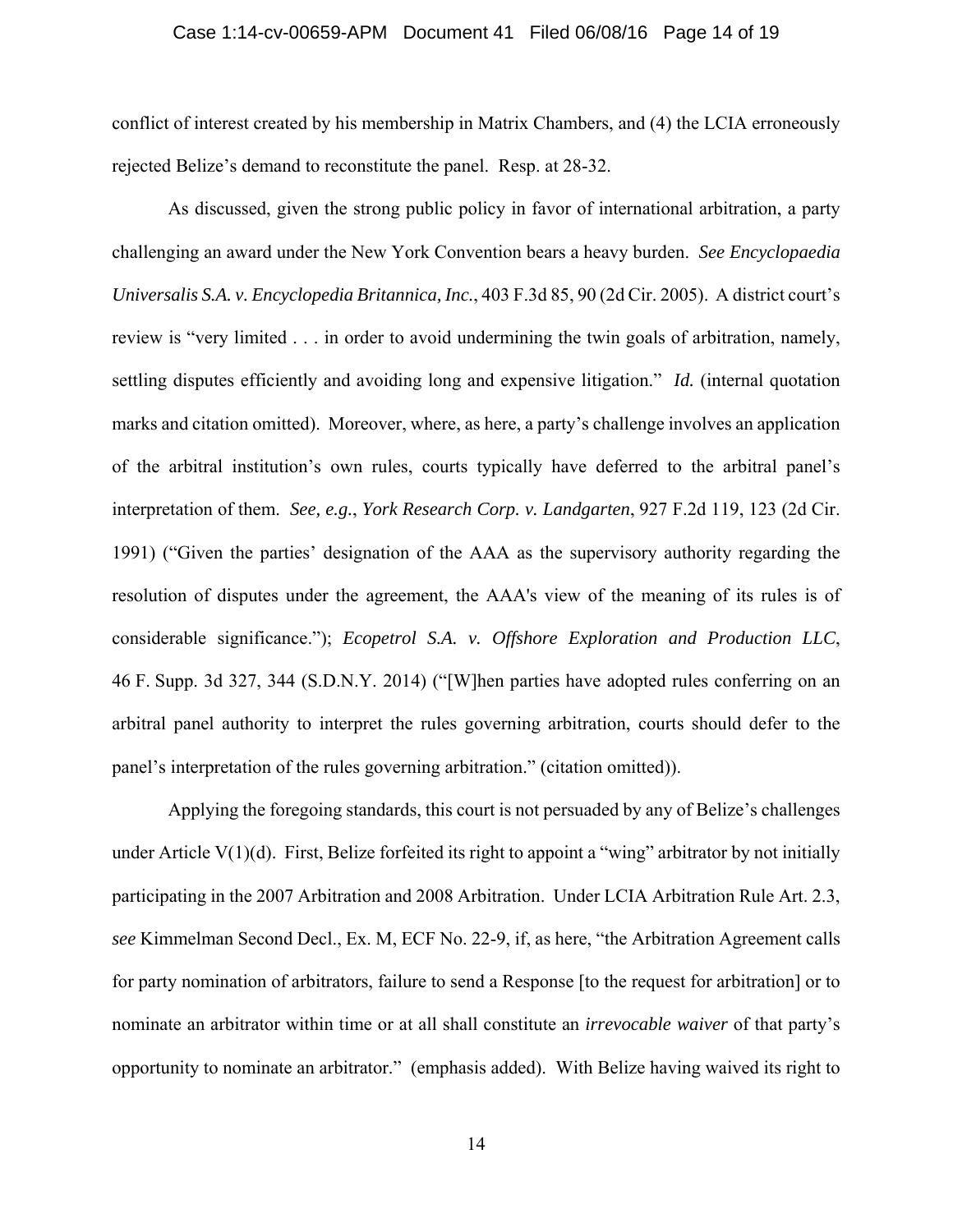#### Case 1:14-cv-00659-APM Document 41 Filed 06/08/16 Page 15 of 19

appoint an arbitrator, LCIA was authorized to appoint one in its stead under Articles 5.4, 5.5, and 7.2, which it did by appointing Douglas. *Id.* 

Nor does the court perceive any error in the Division's rejection of Belize's demands that Douglas make various disclosures about Matrix Chambers and that he be removed because of a perception of bias created by his affiliation with Matrix Chambers. The Division's rejection of both demands turned on its conclusion that, unlike law firms in the United States, barristers in an English chambers are independent practitioners. Therefore, for conflicts purposes, Article 5.3 of the LCIA Rules did not require Douglas to disclose the potentially conflicting matters of other chambers members; nor did the matters of other chambers members require his disqualification from serving on the panel. Kimmelman Decl., Ex. E, at 14-17. The Division also reasonably explained why the main case relied on by Belize—*Hrvatsak Elektroprivreda, d.d. v. Republic of Slovenia*, ICSID Case no. ARB/05/24 (May 6, 2008)—was distinguishable and did not compel a contrary result. *Id.* It is not for this court, given its limited scope of review, to second-guess the Division's interpretation of LCIA's conflict rules and its application of *Hrvatsak*.

Finally, the court finds no error in the LCIA's and the Division's rejection of Belize's demand to reconstitute the arbitral panel anew after Landau's resignation. Under Article 11.1 of the LCIA Rules, "if an appointed arbitrator is to be replaced for any reason, the LCIA Court shall have a complete discretion to decide whether or not to follow the original nominating process." *see* Kimmelman Decl., Ex. M, ECF No. 22-9, at 6. When Landau resigned, instead of permitting, as the Bank asked, the parties to re-nominate their respective "wing" arbitrators to select a new chair, the LCIA allowed the remaining arbitrators—Douglas and Heilron—to select a new chair. The decision was well within LCIA's "complete discretion" under Article 11.1, as nothing in that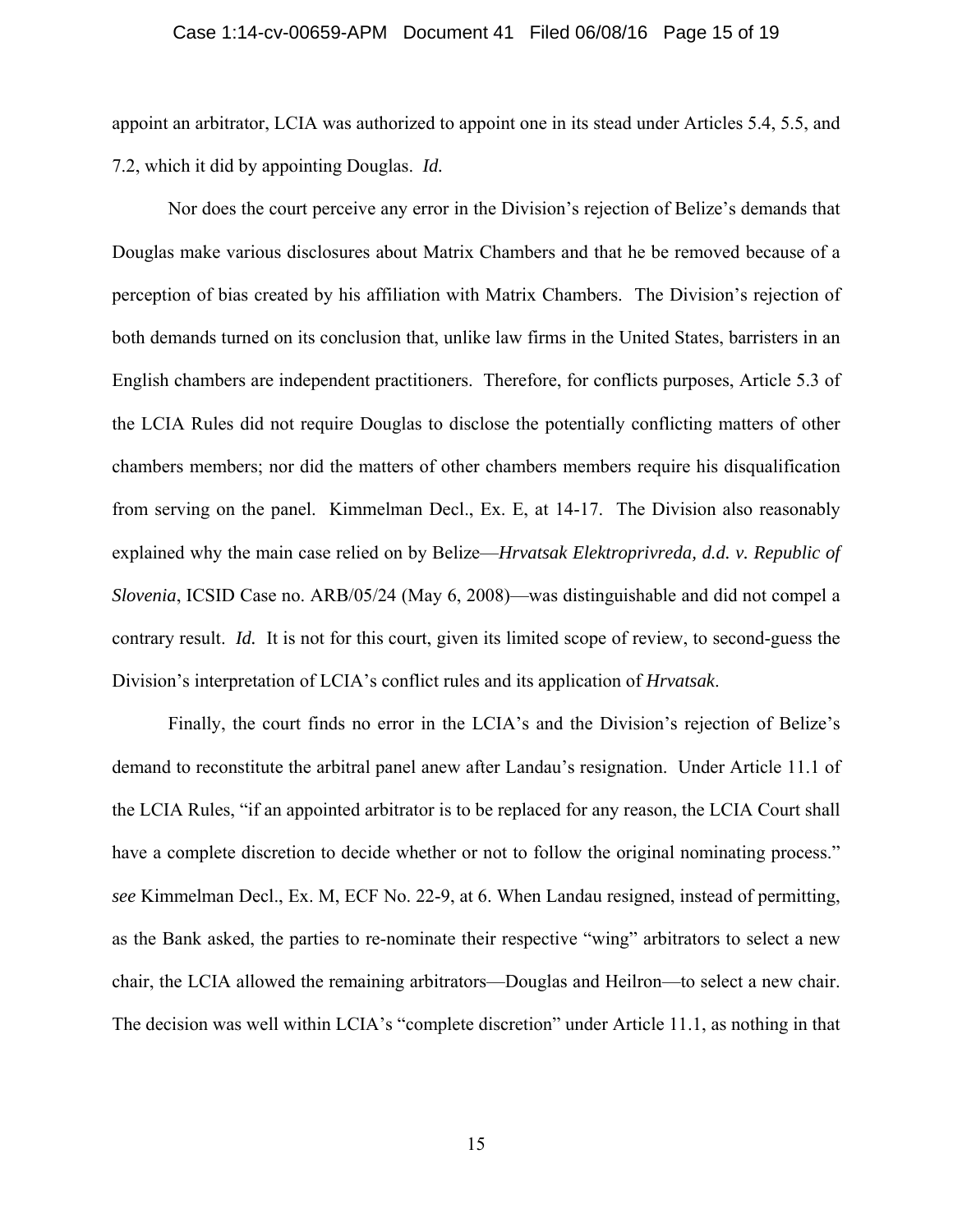### Case 1:14-cv-00659-APM Document 41 Filed 06/08/16 Page 16 of 19

Article, or any other, required LCIA to re-do the nominating process in its entirety after the chair's resignation.<sup>6</sup>

# 2. Article  $V(2)(b)$  – Contrary to U.S. Public Policy

 Having concluded that Belize has not met its heavy burden of showing that the arbitral panel was constituted in violation of the parties' agreement, the remaining Article V defenses are disposed of easily. Belize next argues that the Final Award should not be enforced because, under Article V(2)(b), enforcing an award rendered by arbiters who were not impartial would be contrary to United States public policy. *See* Resp. at 32-39; New York Convention art. V(2)(b) (stating that recognition and enforcement may be refused where the award would be "contrary to the public policy of [the] country.").

Courts may rely on Article  $V(2)(b)$ 's public policy exception "in clear-cut cases" where "enforcement would violate the forum state's most basic notions of morality and justice." *Termorio*, 487 F.3d at 938 (citations omitted). Even if the norm of an unconflicted arbitral panel is rooted in this country's "basic notions of morality and justice"—a showing that Belize has not convincingly made—it has not shown how that norm was violated here. As discussed, the LCIA's and the Division's decisions rejecting Belize's challenges to the arbitral panel were well reasoned and consistent with the LCIA's Rules. The court finds nothing about the selection process of the arbitrators in this case that would offend United States public policy.

## 3. Article  $V(1)(b)$  – Failed to Meet Due Process

i

 The court likewise rejects Belize's contention that the Petition should be denied pursuant to Article V(1)(b) of the Convention. That Article allows a court to refuse recognition and

<sup>&</sup>lt;sup>6</sup> In light of the foregoing conclusions, the court rejects Belize's request for limited discovery concerning arbitrator Douglas' alleged impartiality, Resp. at 41. *See In re Andros Compania Maritima, S.A. & Marc Rich & Co., A.G.*, 579 F.2d 691, 702 (2d Cir. 1978) (affirming district court's rejection of discovery into arbitrator's alleged conflict where "clear evidence of impropriety has not been presented").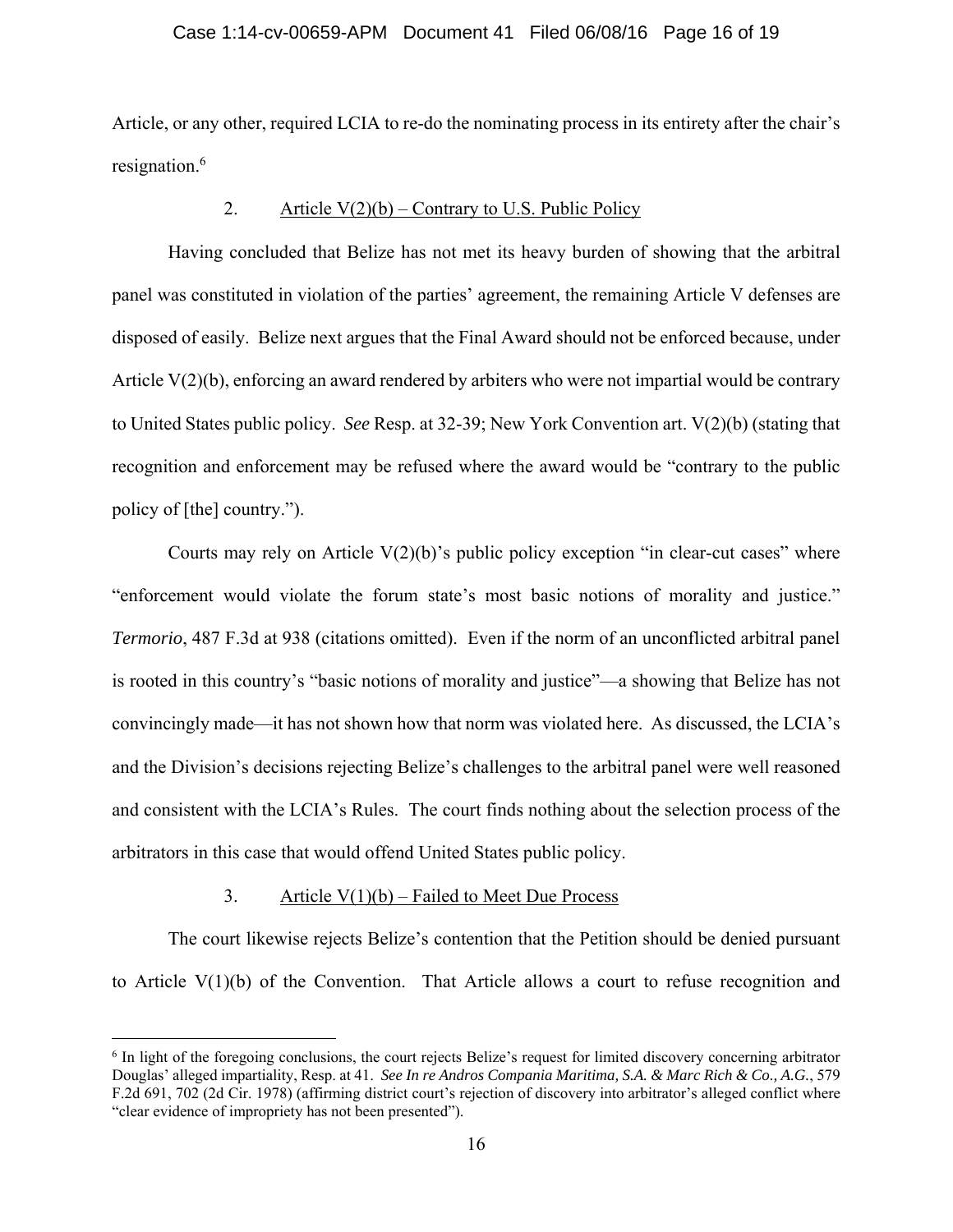#### Case 1:14-cv-00659-APM Document 41 Filed 06/08/16 Page 17 of 19

enforcement of an award if "[t]he party against whom the award is invoked was not given proper notice of the appointment of the arbitrator or of the arbitration proceedings or was otherwise unable to present his case." art. V(1)(b). That provision "essentially sanctions the application of the forum state's standards of due process." *Parsons & Whittemore Overseas Co. v. Societe Generale De L'Industrie Du Papier (Rakta)*, 508 F.2d 969, 975 (2d Cir. 1974). Under United States law, "[t]he fundamental requirement of due process is the opportunity to be heard 'at a meaningful time and in a meaningful manner.'" *Mathews v. Eldridge*, 424 U.S. 319, 333 (1976) (citation omitted). Thus, as the Second Circuit has put it, under Article V(1)(b), if the losing party "was denied the opportunity to be heard in a meaningful time or in a meaningful manner, enforcement of the Award should be refused pursuant to Article V(1)(b)." *Iran Aircraft Indus. v. Avco Corp.*, 980 F.2d 141, 146 (2d Cir. 1992).

Belize argues that "the arbitration proceeding did not meet minimum requirements of due process because the arbitration panel did not provide the required element of impartiality" under Article V(1)(b) of the New York Convention. Resp. at 39. But Belize has not shown how the panel's alleged impartiality deprived it of an opportunity to be heard. Indeed, Belize walked out of the 2008 Arbitration after receiving an unfavorable ruling from the Division. Any lost opportunity to be heard therefore was self-inflicted.<sup>7</sup>

## 4. Article  $V(1)(a)$  – Invalid under Belizean Law

i

 Belize further argues that "[t]he Petition should also be denied because the Guarantee, the Settlement Deed, and the Loan Note were not valid under the laws of Belize," thereby requiring non-enforcement under Article V(1)(a). Resp. at 40. Article V(1)(a) of the Convention allows a

 $^7$  To the extent that Article V(1)(b)'s also guarantees "a fundamentally fair hearing" under United States law, which mandates a court to review whether the respondent was afforded an "impartial decision by the arbitrator," then Belize has failed to demonstrate impartiality. *Slaney v. The Int'l Amateur Athletic Fed'n*, 244 F.3d 580, 592 (7th Cir. 2001) (citations omitted); *see also, supra* section III(E)(1).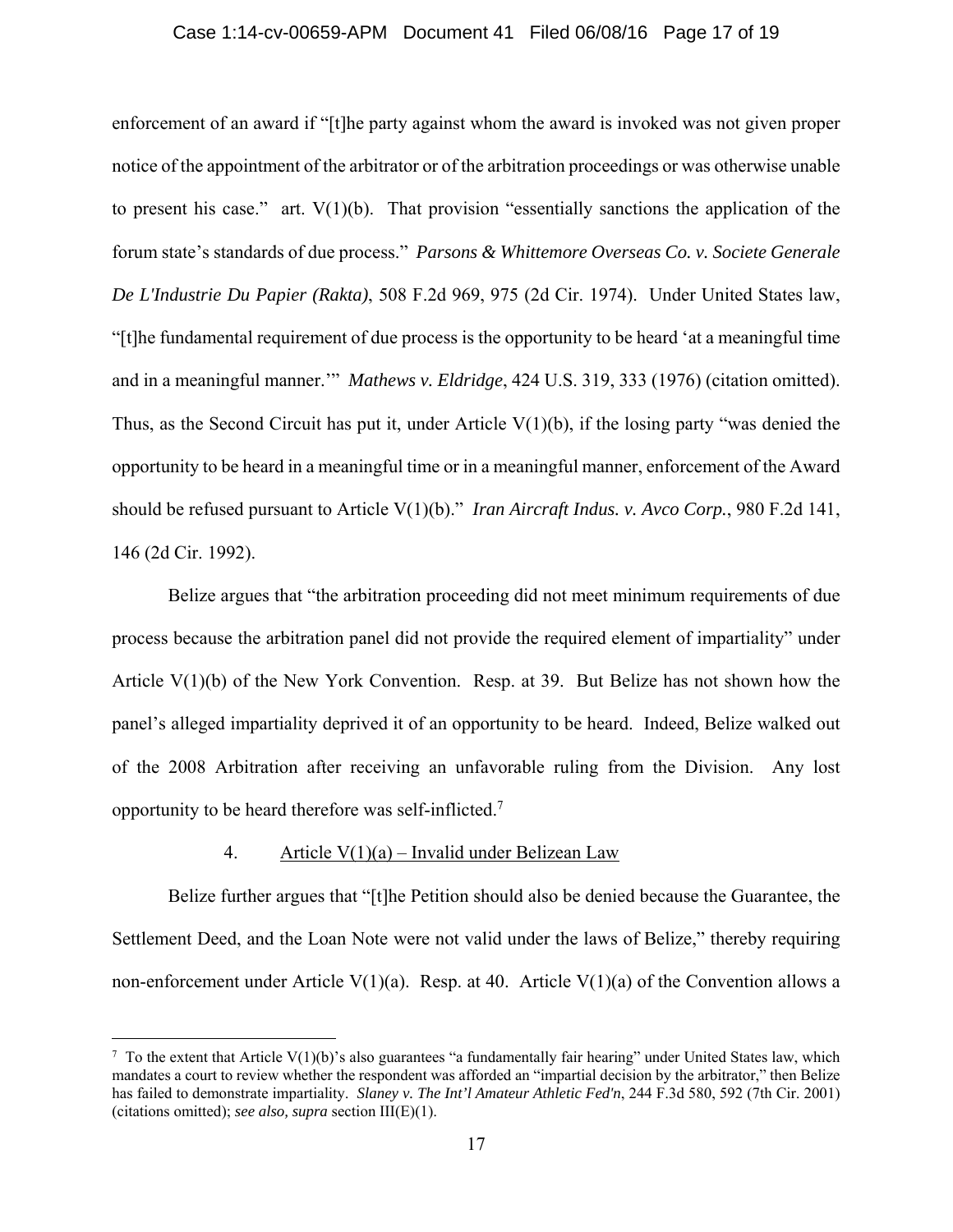#### Case 1:14-cv-00659-APM Document 41 Filed 06/08/16 Page 18 of 19

court to refuse recognition and enforcement if "*said agreement is not valid under the law to which the parties have subjected it* or, failing any indication thereon, under the law of the country where the award was made." art. V(1)(a) (emphasis added). Belize relies on *China Minmetals Materials Import and Export Co., Ltd. v. Chi Mei Corp.*, 334 F.3d 274, 289 (3d Cir. 2003), for the proposition that "a party that opposes enforcement of a foreign arbitration award under the Convention on the grounds that the alleged agreement containing the arbitration clause on which the arbitral panel rested its jurisdiction was void *ab initio* is entitled to present evidence of such invalidity to the district court." The district court then "must make an independent determination of the agreement's validity and therefore of the arbitrability of the dispute, at least in the absence of a waiver precluding the defense." *Id.* Belize, therefore, argues that because the underlying agreements were unlawful under Belize law, the arbitration clause itself was invalid. Resp. at 40-41. The Bank, for its part, reads *China Minmetals* more narrowly, construing the case to stand for the unremarkable proposition that a party may challenge the existence or validity of the agreement to arbitrate directly, as opposed to indirectly by challenging the agreement as a whole. Pet'r's Mem. of P. & A. in Opp'n, ECF No. 21, at 40-41.

 However one reads *China Minmentals*, our Court of Appeals' decision in *Belize Social Development* forecloses the type of indirect challenge to the agreement to arbitrate that Belize attempts here. Again, in *Belize Social Development* the court held that an arbitration clause is segregable from the agreement as a whole. *Belize Social Dev. Ltd.*, 794 F.3d at 102. Accordingly, if there is a challenge under Article  $V(1)(a)$  to anything, it must be to the agreement to arbitrate itself, not the agreement as a whole. Here, Belize has not offered any evidence that the arbitration agreement itself is invalid under the law of Belize. Therefore, Article V(1)(a) does not provide a ground to deny the Petition.